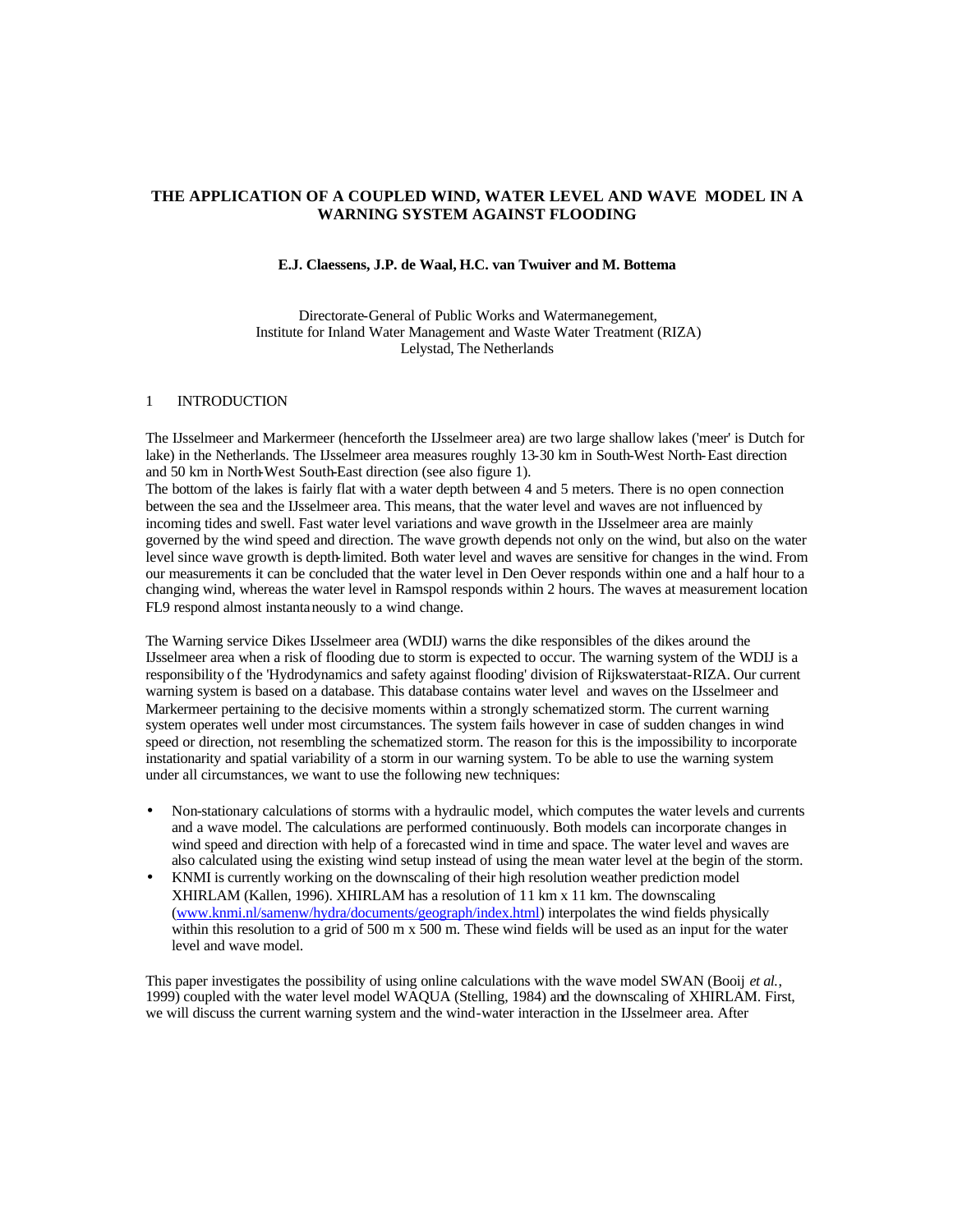explaining the application of the models in the warning system, the conclusions and an outlook to the future will be given.



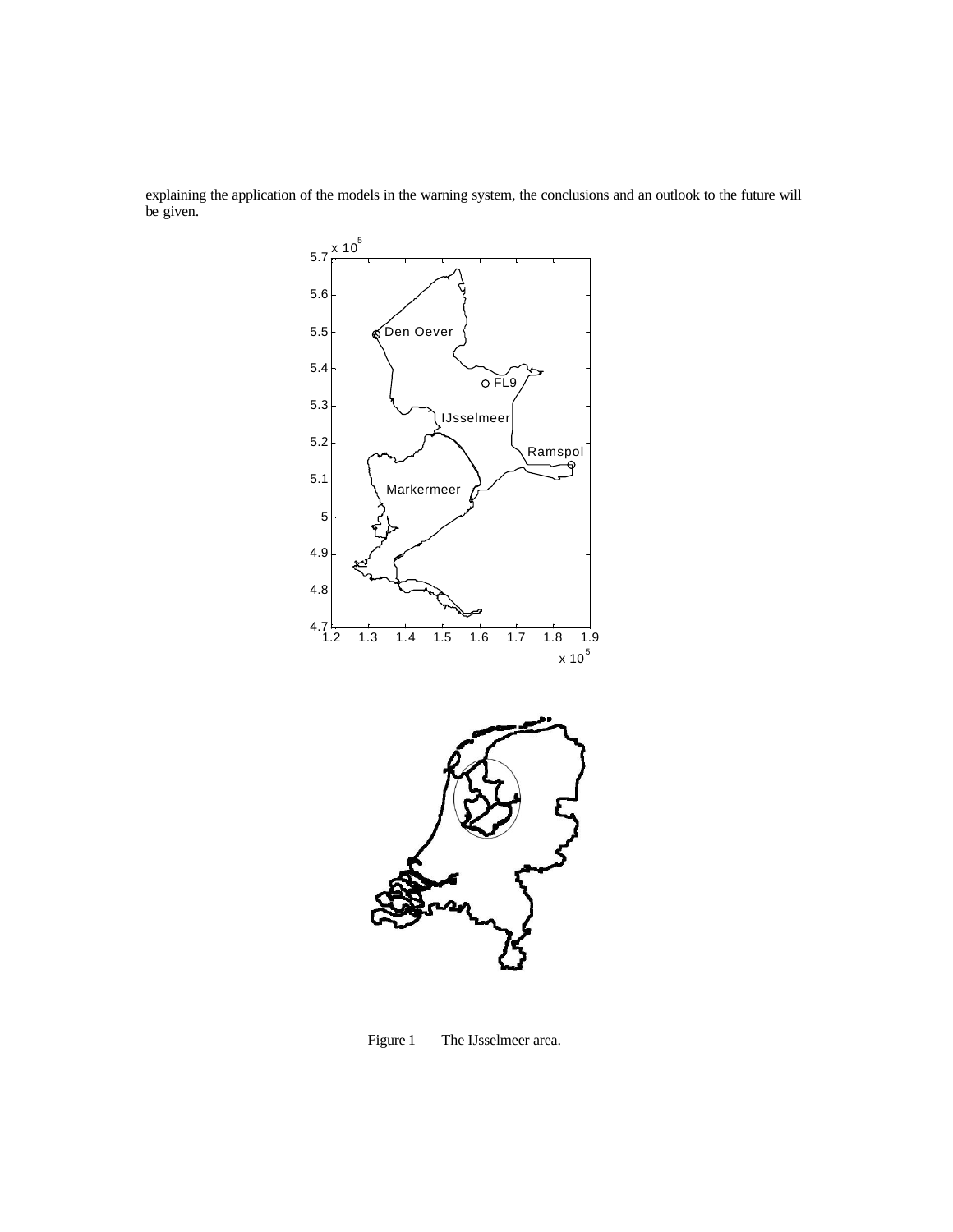## 2 THE CURRENT WARNING SYSTEM AND THE PHYSICS OF THE WATER SYSTEM

The current warning system of the WDIJ is based on a database. This database is filled with water levels, waves and the levels of hydraulic loads on the dike (this is the sum of the water level and the wave run up). This data is calculated for 1944 standardized storms (a combination of 12 different wind directions, 18 maximum wind speeds and 9 mean lake levels) at approximately 250 dike locations. An example of the wind speed during a standard storm is given in figure 2.



Figure 2 Example of the wind speed during one of the storms on which the database is based.

The forecasted wind speed, wind direction (in sectors of 30º) and the mean lake level are input of the warning system. The warning system searches the relating water levels, waves and the levels of hydraulic loads on all dikes in the database. A warning is produced when the levels of hydraulic loads exceed the level of warning for a certain dike.

The present system is fast and robust to apply. However, the disadvantage of using a database is the impossibility to incorporate the instationarity and spatial variability of a storm when the characteristics are expected to differ from the standardized storms. This is illustrated for a storm on May 28th 2000. This is a storm for which the wind direction changed dramatically.

Figure 3 shows the measured wind and the water levels in the IJsselmeer area for the storm of May 28th 2000. The wind starts veering from South-East to West at 14:00. The south-eastern wind up to 14:00 resulted in a wind setup in Den Oever of 0.17 m. The water level in Ramspol was -0.30 m at that moment. The south-eastern wind resulted in a wind setdown in Ramspol.

At 16:00 is the wind direction West, this is the situation for which the forecast was made. The warning system calculates the water levels and waves, assuming a mean lake level of -0.13 m for all locations at the start of the storm.

The water level at the eastern part of the IJsselmeer area (Ramspol) was overestimated at the end of the storm. The forecasted water level in Ramspol was 0.91 m, whereas the measured water level 0.20 m was. The reason for this is the wind setdown in Ramspol at 14:00. The warning system did not account for this wind setdown. The opposite was true for the western part of the IJsselmeer area (Den Oever). The warning system underestimated the water level at the end of the storm for Den Oever. The forecasted water level in Den Oever was -1 m, while the measured water level was -0.7 m. This is a result of neglecting the wind setup at 14:00.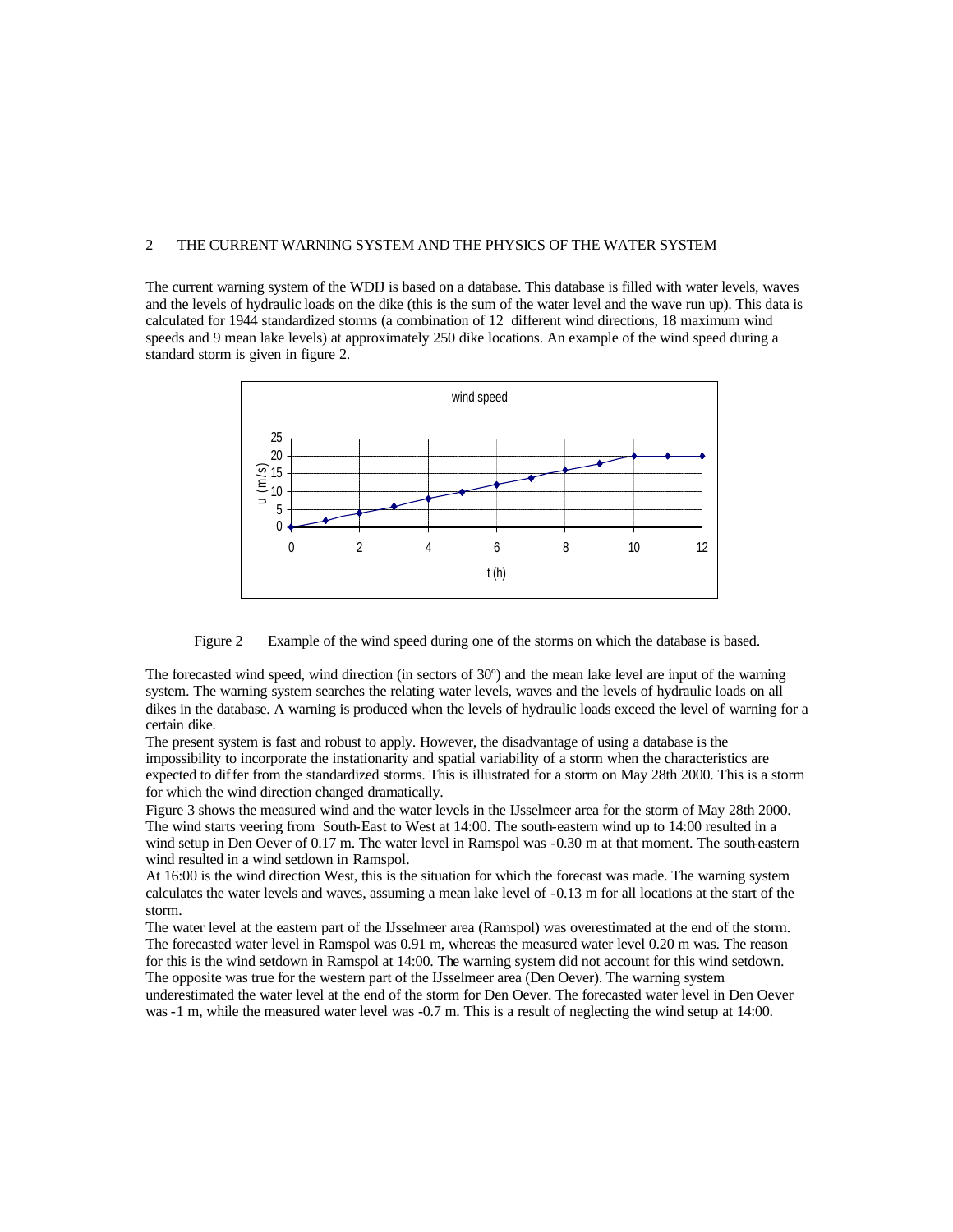The water level in Ramspol reacts within 2 hours to the changing wind direction. The western wind at the end of the storm results here in a wind setup. In Den Oever is the response of the water level faster. The western wind results within one and a half hour in a wind setdown.



Figure 3 The wind speed and direction and the water level for theIJsselmeer area at May 28th 2000. The water level at Ramspol is given with circles, whereas the water level at Den Oever is given with the straight line.

The significant wave height at FL9 during the storm of 28 May 2000 is given in figure 4. From this figure it can be concluded, that the waves do not respond to the veering wind. The start of the storm is more interesting to show the physics of the storm. At 10:00 increases the wind speed. The waves respond almost instantaneously to this increasing wind.

The water level and the waves are indeed sensitive to a changing wind. The current warning system operates under most conditions well, giving us the opportunity to produce a fast and robust warning. Problems arise however in case of a changing wind.

Using the existing wind setup (in this case for Den Oever) or wind setdown (Ramspol) at the start of the storm can improve the forecast. Continuous calculations of the water levels and the waves make use of time series of computed water levels and waves. The instationarity of storms can be incorporated in this way. This is not only valid for changes in wind direction, but also for sharp changes in wind speed.

It is expected, that the forecasts improve already largely when the water levels are estimated more precisely, since a more precise forecast of the water level is also important for the waves. The wave growth is namely depth-limited.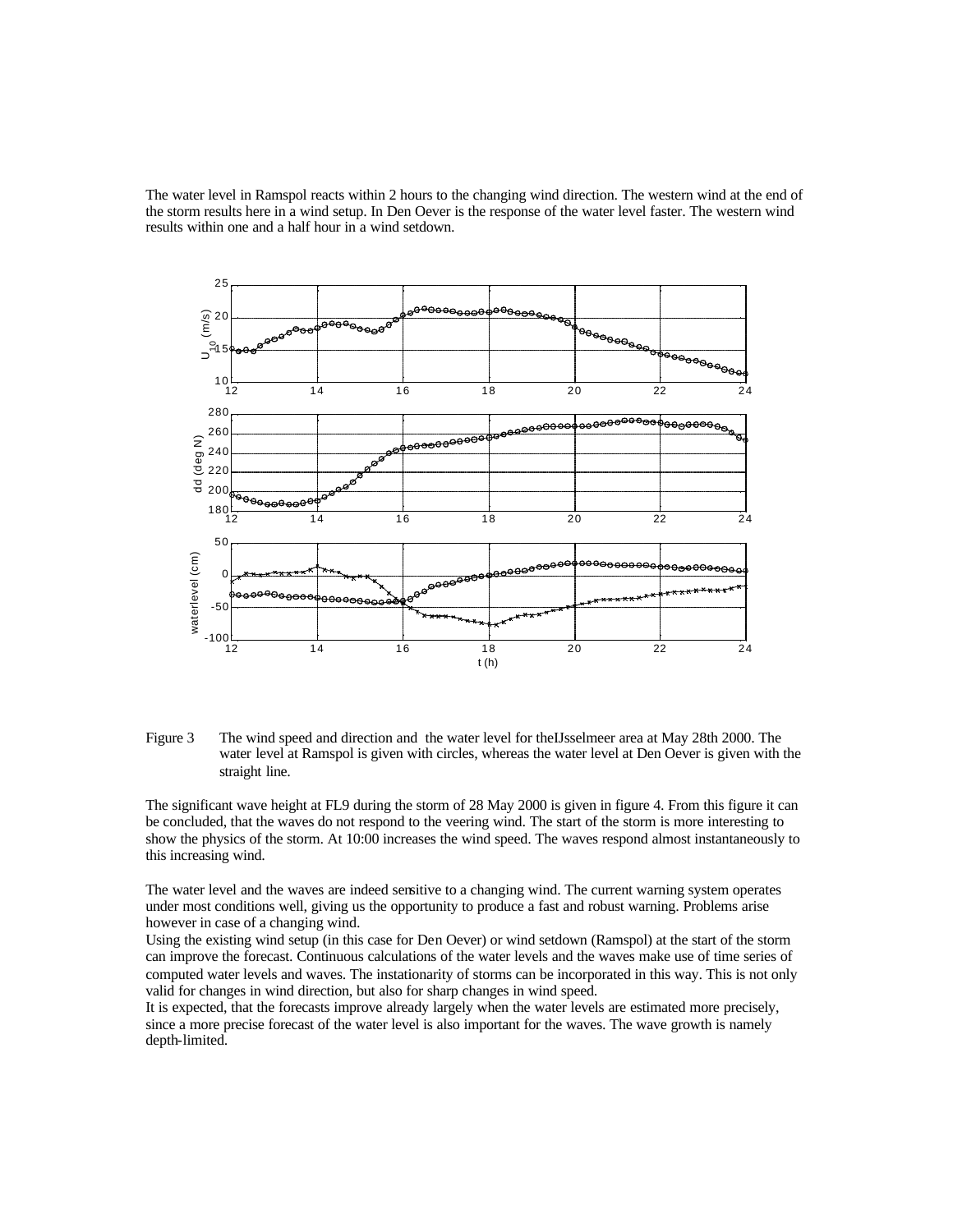

Figure 4 The wind speed (o) and the significant wave height (+) at FL9 for 28 May 2000.

The wind fields from the downscaling will be used as wind input for the continuous calculation of the water levels and waves. These wind fields are used instead of assuming a constant wind speed and direction over the whole IJsselmeer area. The wind fields from the downscaling give us the ability of incorporating the spatial and temporal variability of the wind in our forecasts. The application of the spatial variable wind fields and the hydrodynamic and wave model in the warning system of the WDIJ will be discussed in the next section.

## 3 APPLICATION OF THE MODELS IN THE WARNING SYSTEM OF THE WDIJ

First the principles of the downscaling of XHIRLAM will be explained in this section. The coupling of the models will be discussed secondly. The last section investigates whether the wave model can be used in the warning system of the WDIJ.

### 3.1 The principles of downscaling

The downscaling method is based on the two layer model of Wieringa (1986). This model is illustrated in figure 4.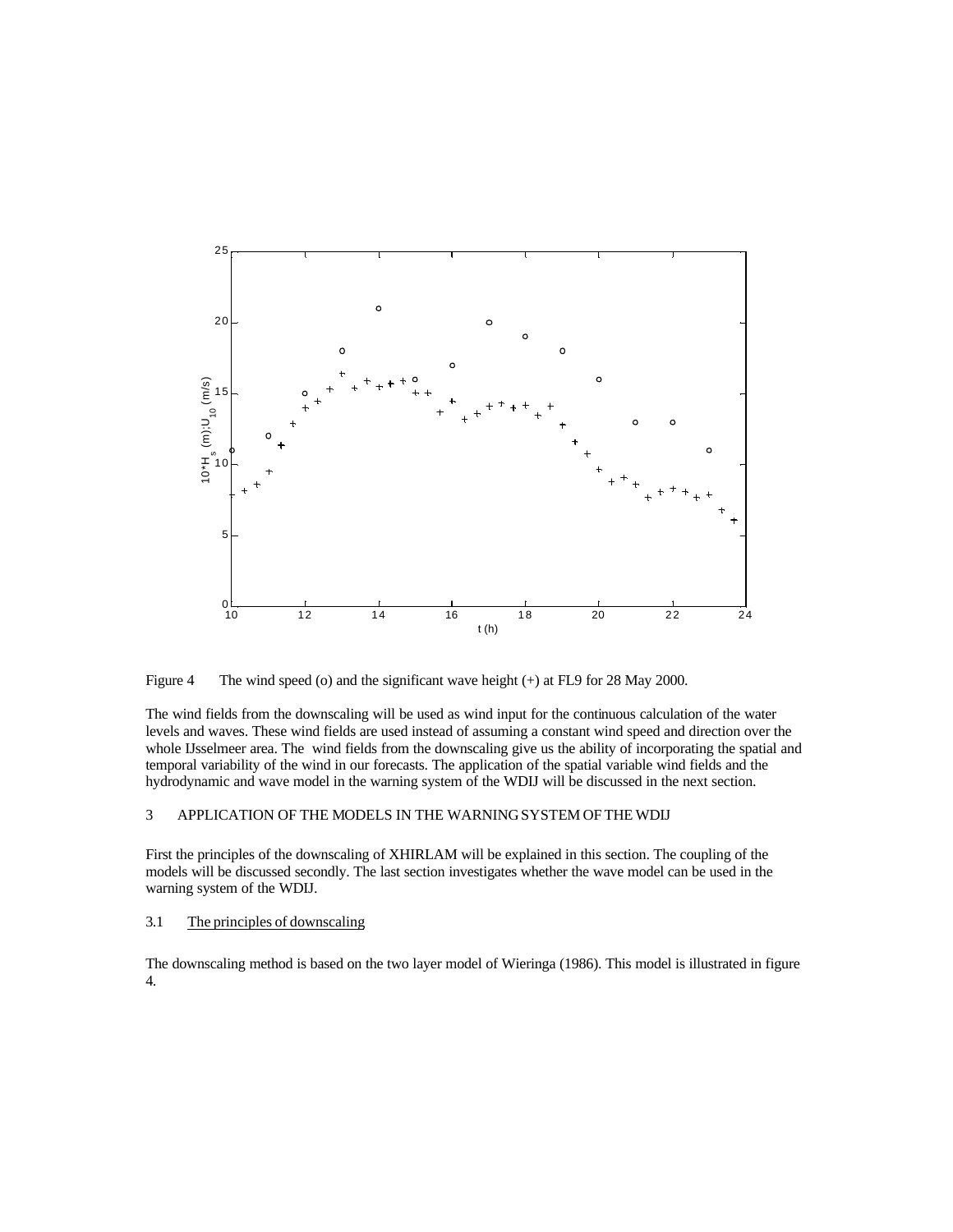

Figure 4 The two-layer model of Wieringa (1986). In this figure is z the height in m, h the boundary layer height in m,  $z_{\text{om}}$  the roughness length in m at mesoscale,  $z_0$  the roughness length in m,  $u_{10}$  the wind speed in m/s,  $u_{60}/u_m$  the mesowind in m/s and  $u_h$  the macrowind in m/s.

The two-layer model of Wieringa (1986) divides the boundary layer into two layers:

- The surface layer  $(0.60 \text{ m})$ ; the wind in this layer is influenced by the local roughness of the earth's surface.
- The Ekman layer (60 m boundary layer height); the wind in this layer is influenced by the roughness which is representative for an area of 5 km x 5 km (mesoscale). The wind at 60 m is called the mesowind.

The wind above the boundary layer is called the macrowind. The macrowind is calculated by the high resolution weather prediction model XHIRLAM at a grid of 11 km x 11 km. The macrowind is not influenced by the roughness of the earth surface. This wind is in the downscaling therefore bilinearly interpolated to a grid of 500 m x 500 m. The mesowind is then determined by the roughness length at mesoscale, applying the geostrophic drag relations (Stull, 1988; Garratt, 1992; Kaimal and Finnigan,1994). Whereas the wind at 10 m (this wind is used as input for WAQUA and SWAN) can be calculated from the local roughness length, using the logarithmic wind profile (Tennekes, 1973):

$$
u(z) = \frac{u_*}{k} \ln\left(\frac{z}{z_0}\right) \tag{1}
$$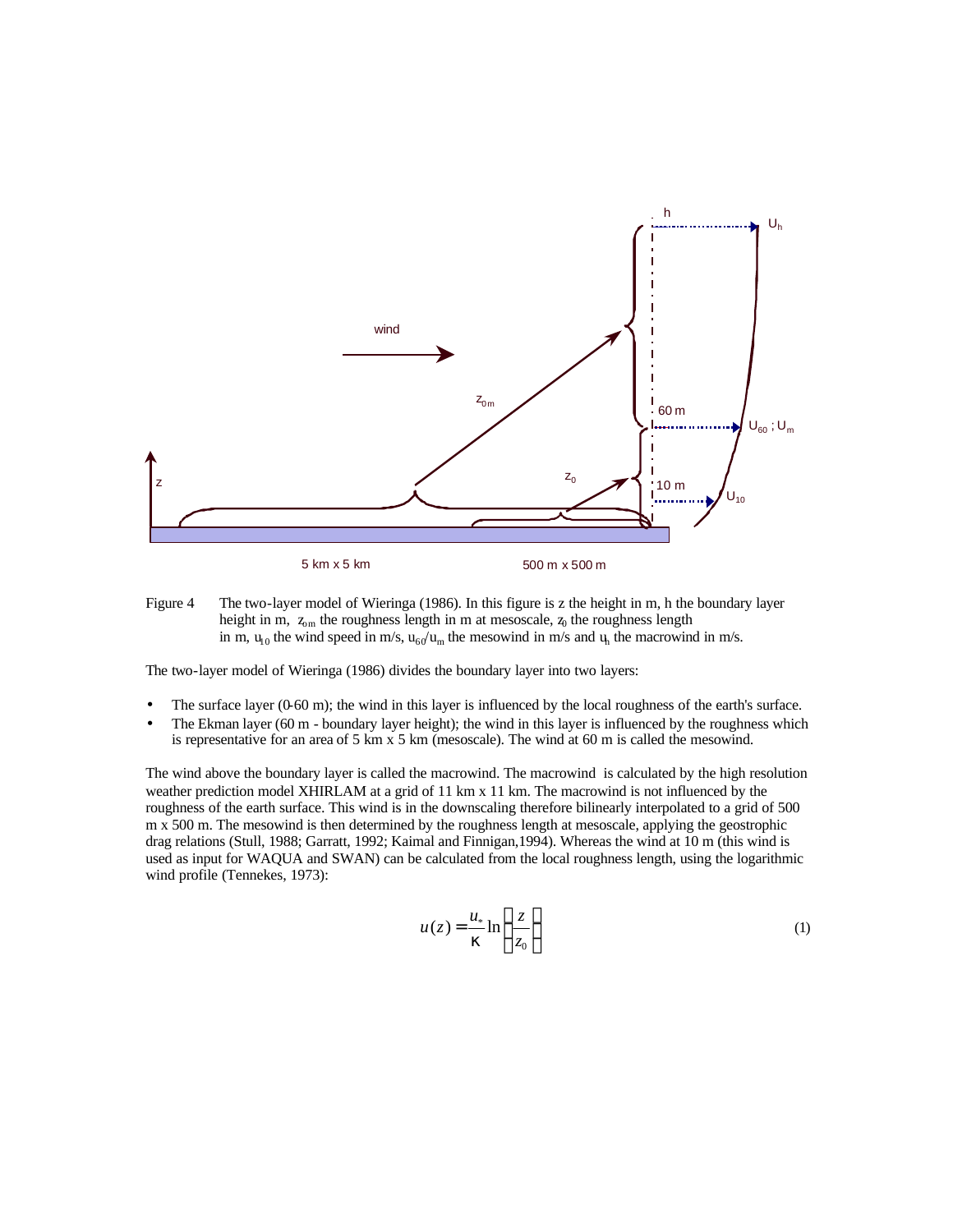#### Wherein:

- $u(z)$  the wind speed at height z in m/s;
- *u\** the friction velocity in m/s;
- *?* the von Kármán constant 0.4;
- z the height in m;
- *z0* the local roughness length in m.

The logarithmic wind profile is valid for a neutral atmosphere in which turbulence is mainly caused by friction. This assumption is correct in case of high wind speeds and a clouded sky. We can use this method, since we are mainly interested in storms. The atmosphere above large water surfaces under storm conditions is usually neutral.

The difference in the spatial variability which is depicted by XHIRLAM and the downscaling method is given in figures 5 and 6. Figure 5 shows the wind over the IJsselmeer area as predicted for May the 28th 2000 15:00 with XHIRLAM on a 11km x 11km grid. The wind over the IJsselmeer area as predicted with the downscaling method is given in figure 6.

At 15:00 the wind over the IJsselmeer area veers to South-West. The wind speed and the fetch of the wind in the eastern part of the IJsselmeer near Ramspol (see also figure 1) are larger for the prediction done with the downscaling method. The long fetch and the high wind speed in Ramspol result in the wind setup shown in figure 3 (section 2).

The spatial variability of the wind is much better resolved with the downscaling method. This is especially the case at locations near the coasts of the IJsselmeer area, e.g. for the south-eastern part (Ramspol) of the IJsselmeer area.



Figure 5 Wind speed in m/s over the IJsselmeer area as predicted by XHIRLAM for a storm on May 28th 2000 15:00. (Courtesy A.B.C. Tijm, http://www.knmi.nl/~tijm/).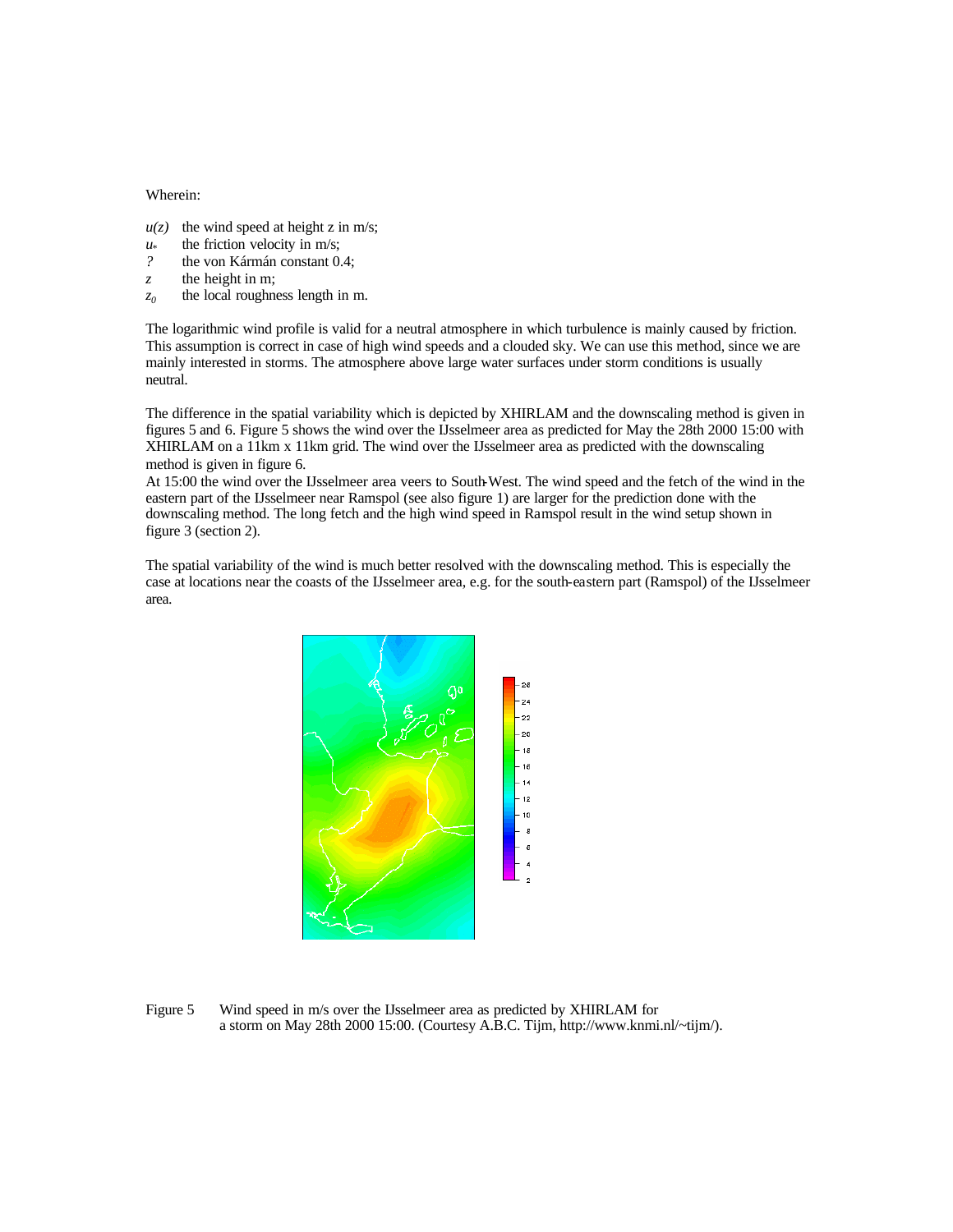

Figure 6 As for figure 5, but now predicted by the downscaling method. (Courtesy A.B.C. Tijm, http://www.knmi.nl/~tijm/).

### 3.2 Coupling the models

In section two it was concluded that the water level and the waves react sensitively to the wind. The forecast of the water levels is expected to improve when the downscaling method is used in the warning system of the WDIJ. The general idea is to couple the models and to use the wind fields from the downscaling method for the calculation of the water levels and the waves.

The models will make continuous online calculations to investigate the hydraulic situation in the IJsselmeer area. The warning system will produce a warning, when a risk of flooding is expected to occur. This is illustrated in figure 7.

The wind model (XHIRLAM combined with the downscaling method) will calculate the wind speed and direction at 10 m height at a 500 m x 500 m grid. This output, combined with the lake level will be used as input for the water level model (WAQUA) and the wave model (SWAN). Besides the wind input, SWAN will also use the water levels and possibly the currents as calculated by WAQUA, to calculate the wave characteristics. The forecasted hydraulic conditions will be used by the warning system to check whether the hydraulic loads on the dikes exceed the warning level of a certain dike.

This system is not yet operational. The first step to make the system operational is to couple XHIRLAM and WAQUA. At this moment, the first tests of this coupling are made. These tests give us the reason to be optimistic over coupling the downscaling method to WAQUA. WAQUA is quick and robust. The computational time on a SUN SOLARIS 8 4/01 work station with one processor for a simulation of 11 hours on a 196 x 114 grid size for the IJsselmeer, with a time step of 1 minute is 2 minutes (134 CPU).

As was concluded in the previous section, a more precise forecast for the water level means already a large improvement of the warning system. The possibility of using SWAN in the future warning system will be evaluated in the next section.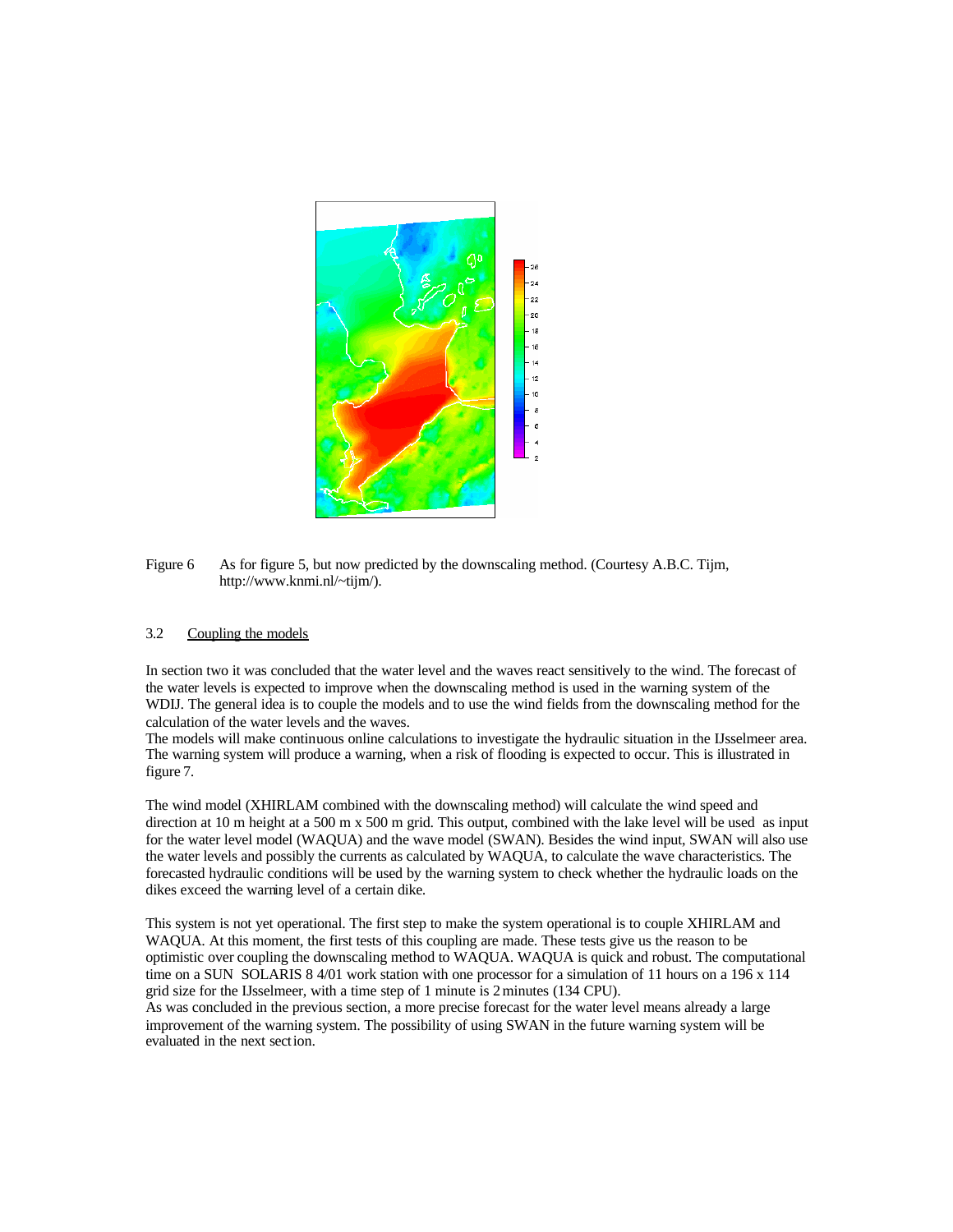



#### 3.3 The use of the non-stationary version of SWAN in the warning system

The dike responsibles wish to be warned at least six hours in advance. Not only the physical performance of SWAN is hence important, but also the computational performance. The stationary mode of SWAN is validated for the IJsselmeer area (see Bottema and Beyer, 2001). From this validation it was concluded that the stationary mode of SWAN predicts the waves quite well.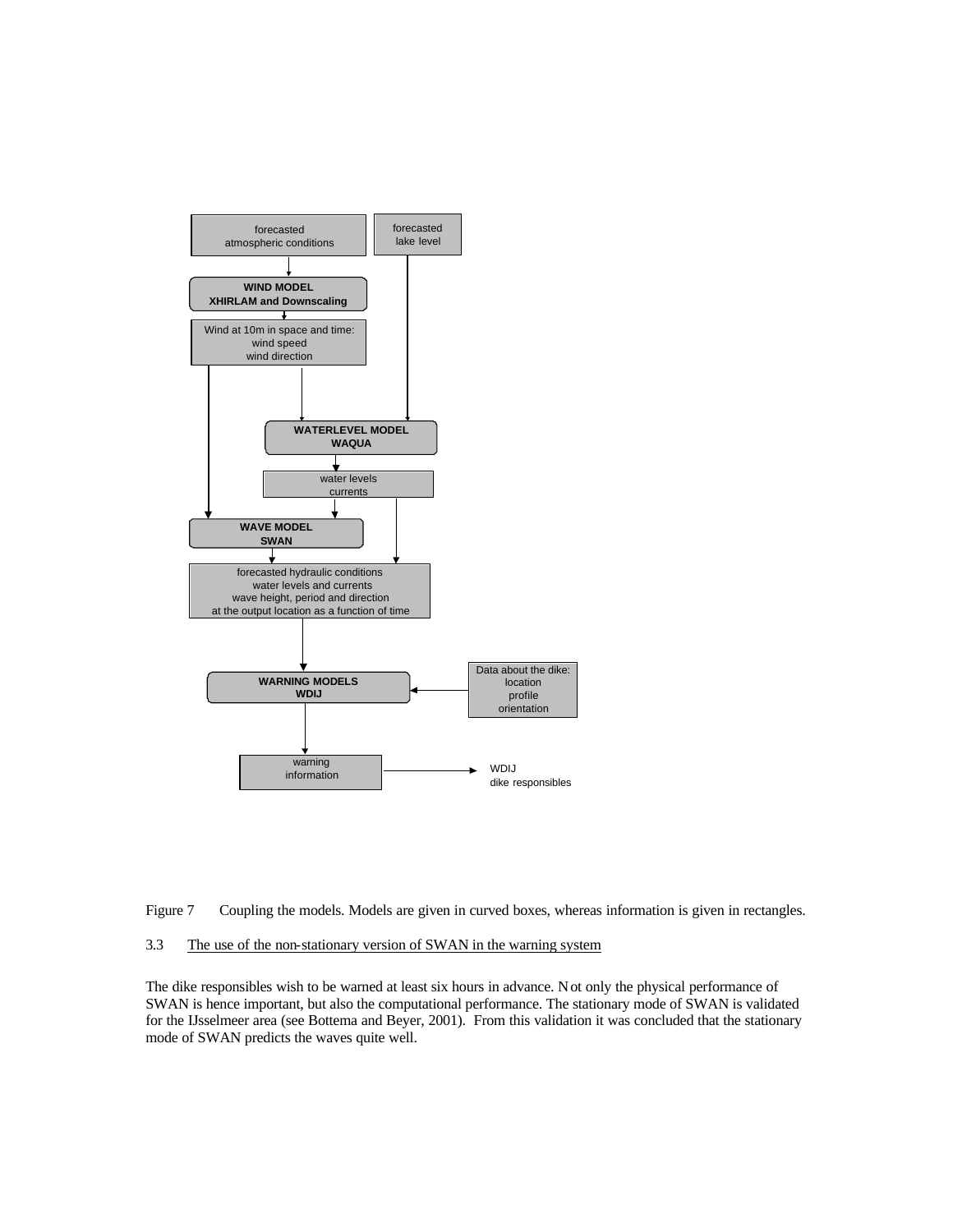The non-stationary mode of SWAN needs to be tested against the following criteria:

The computational performance.

 $\overline{a}$ 

- The wave response of the model on the wind. In section 2 it was concluded from measurements in the IJsselmeer area that the waves respond within 1-2 hours to a changing wind.
- A comparison of model results with measurements.

To validate the model on the first two criteria a front passage was simulated. The wind ahead of the front was South-West 8 m/s. The prevailing wind after the front was North with a wind speed of 18 m/s. Calculations were done for 72 hours. The front passes the output location after 36 hours. The numerical settings of the calculations which were done for SWAN version  $40.16<sup>1</sup>$  are listed in table 1.

| Table 1 | The numerical settings of the SWAN runs. The resolution                        |
|---------|--------------------------------------------------------------------------------|
|         | of the computational grid is 320 m x 320 m. The                                |
|         | reference run is done with the default numerical settings. The PC on which the |
|         | computations were performed was a 733 MHz PC with 1 GByte internal             |
|         | memory.                                                                        |

| Run       | maximum iterations | limiter constant | time step  | computational time |
|-----------|--------------------|------------------|------------|--------------------|
| reference |                    |                  | 20 minutes | $19.43$ hours      |
|           |                    | 0.1              | 20 minutes | 44.67 hours        |
|           |                    | 0.1              | 5 minutes  | 37.28 hours        |
|           |                    | 0.2              | 20 minutes | $19.03$ hours      |
|           |                    | 0.2              | 20 minutes | 35.72 hours        |
|           |                    |                  | 20 minutes | 35.77 hours        |
|           |                    |                  | 5 minutes  | 139.8 hours        |

Experience from our wind and wave measurements tells that the waves respond almost instantaneously to a suddenly increasing wind speed. The results of the calculations done with SWAN are shown in figure 8. From this figure it can be concluded, that SWAN with the default numerical settings responds too slowly on the front passage (the waves respond within five hours to the suddenly increasing wind). Run d and f give the closest estimate of the wave response according to our wind and wave measurements. It is however difficult to make a good distinction between the physical and the numerical effects. The wave response to the wind, as calculated by SWAN, can still be faster if the maximum number of iterations increases or if the time step of the computation decreases.

Unfortunately, it can be concluded from table 1, that it is currently not feasable to use SWAN in the warning system (the average computational time in table 1 being 1.5 hour per hour storm duration). Having made this conclusion it is of no use to validate the non-stationary mode with help of wave measurements from the IJsselmeer area.

<sup>&</sup>lt;sup>1</sup> This version has changed numerical limiter settings, but in other respects it is identical to the official SWAN 40.11 release. This numerical limiter in SWAN prevents large changes in energy density per iteration (see also Ris, 1997; page 36). This limiter in SWAN 40.16 is always active and the non-linear wave interactions (triads and quadruplets) can exist at the same moment (which is not true for the official version of SWAN).

<sup>&</sup>lt;sup>2</sup> The maximum change in energy density per iteration is allowed to be 10%, if the limiter constant is 0.1.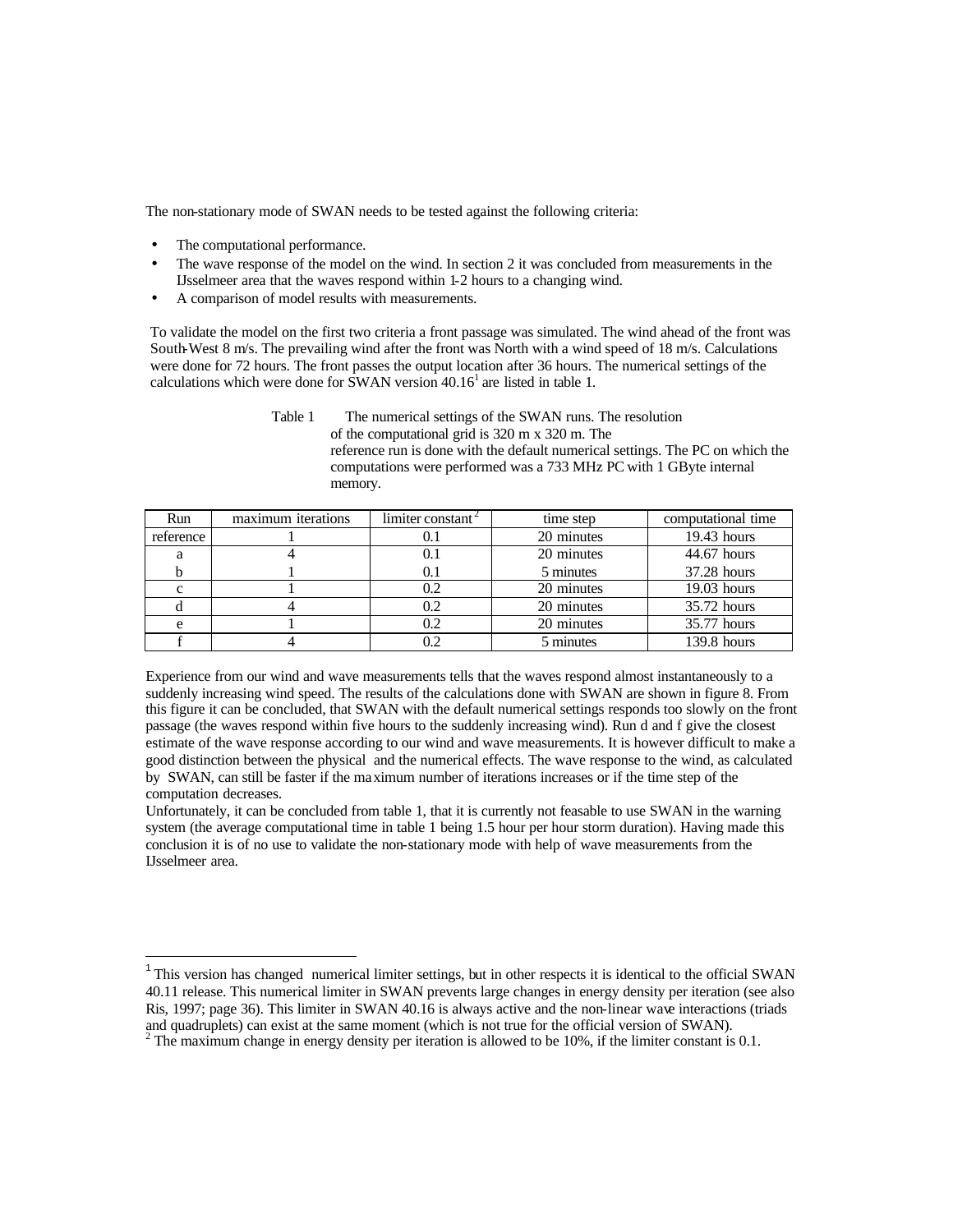



#### 4 CONCLUSIONS AND RECOMMENDATIONS

The dike responsibles of the dikes around the IJsselmeer area are warned when the hydraulic loads of the water level and waves exceed the warning level of the dike. The current warning system of the warning service operates fast and robust under most circumstances. It fails however in cases of sharp changing wind speed or direction, when the structure of the wind field does not meet the structure of the schematized storms. This paper investigates the use of two new techniques to be able to produce a robust forecast of water level and waves under all circumstances.

The first technique is the downscaling of the wind fields of the high resolution weather prediction model XHIRLAM to a grid of 500 m x 500 m. It was concluded that the downscaling method resolves the spatial variability better than XHIRLAM, especially near the coasts of the IJsselmeer area.

The wind fields from the downscaling method will be used in continuous computations of the water level with WAQUA and the waves with SWAN. This is the second technique.

Our expectations are that using the wind fields from the downscaling method in the hydrodynamic model WAQUA will not give to many difficulties. A more precise forecast of the water level is the first important improvement of the warning system.

Unfortuntately, it is currently not feasable to use the downscaling method in combination with the non-stationary mode of SWAN in our warning system. The average computational time of SWAN is 1.5 hour per hour storm